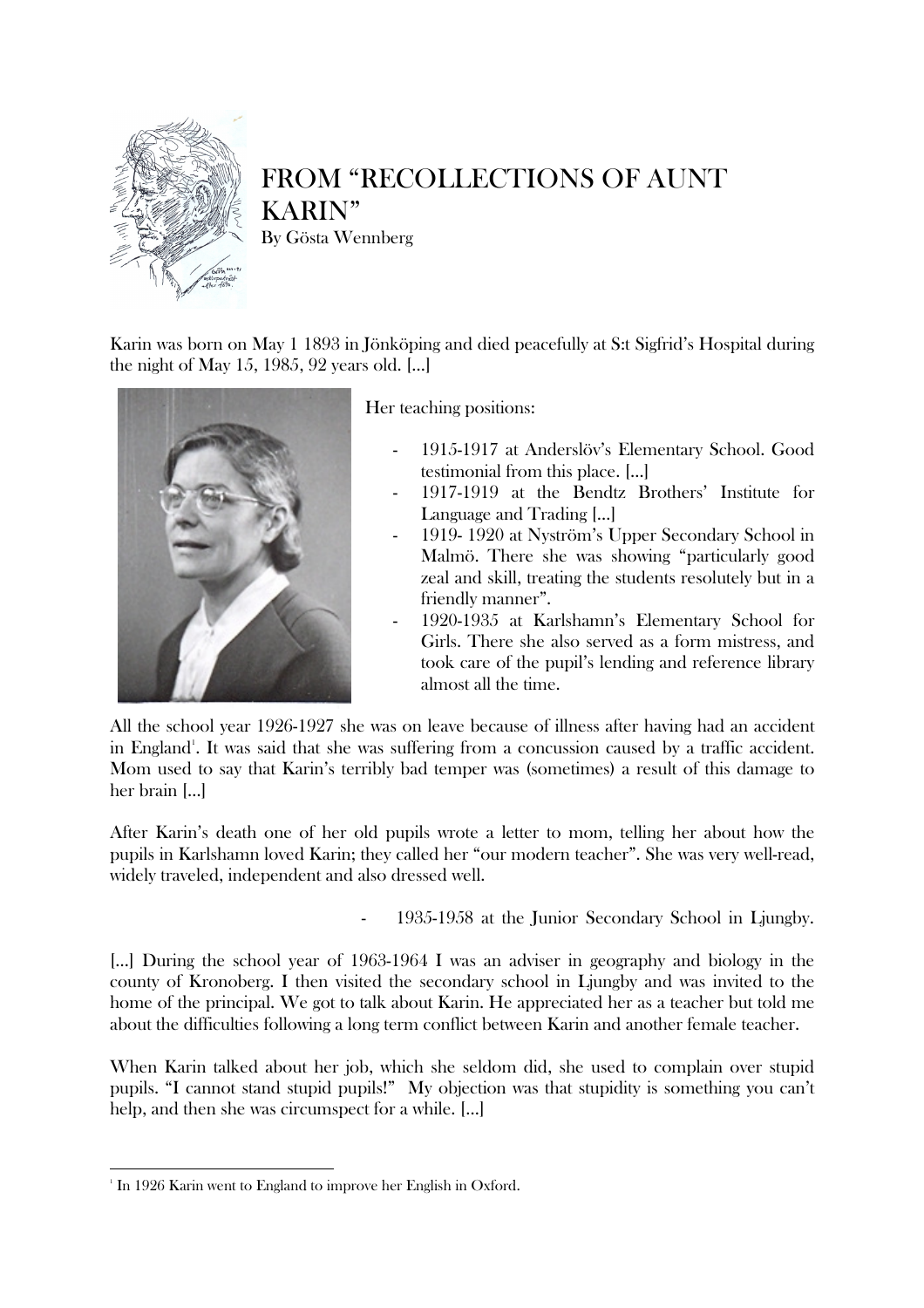## ABOUT KARIN'S ACCIDENT IN ENGLAND<sup>2</sup>

Miss Lindman was coming here for lunch in company with two other students when as she was crossing the road at a corner, a girl of 15 on a push bicycle ran into her. She was hit somewhere in the middle of her body for she was sore between her breasts. She then fell on her left side with the girl and bicycle on top of her. Her thigh was black and sore from the waist to the knee, and there was a wound of about four inches behind the ear, at the side of the head, but only deep at one part.

Miss Lindman was seen to fall by a friend of ours who happened to be standing outside the Marine Hill House private hotel. He and another man picked her up at once and carried her into a ground floor bedroom in this hotel. She does not remember being knocked down, and was quite unconscious for several hours. Dr Hubert, who has a fine reputation as a doctor came at once and dressed the wound. It bled a lot and she got rather weak and was delirious for a couple of days, though not continuously.

She stayed at the hotel for some days; then she arrived by ambulance to Ravello where her hostess lived. The doctor visited her every day for almost three weeks. - "I fed her with eggs whisked in milk, egg custards – very weak tea, Bovril, Horlick's Milk and ordinary milk every two hours. " – The doctor warned them about leaving her alone because then she might suddenly "jump up or get out of bed, which would have been very dangerous".

The doctor advised that Karin should stay [in England] at least until Christmas or Easter. If she would exert her brain or have worries "she would probably lose her memory permanently or might go off her head" – but if she would stay calm and be taken care of she would be alright. "...whenever she has tried to read or write or think about her salary or work, she has got a raging headache – a sort of feeling as if the inside of hear was empty – and then as if it was all waving about inside. She says she has forgotten the names of her Swedish schoolchildren and she often dreams about her Headmistress that they are fighting each other." [...]

In the later letters, from September 19 forward, it is told that Karin is bleeding from her rectum. October 19 Karin herself writes to Lydia, telling her that her head is almost fine, but that she is still bleeding and weak [...].

A clipping from the Ljungby newspaper on Monday, August 31 in 1981, tells us:

An older woman was slightly wounded when she was hit by a moped at Smedjegatan in Ljungby on Friday afternoon. The woman walked out the street between two parked cars and the moped driver hit her because he didn't see her.

Poor Karin! At that time she was 88 years old, deaf and had been in surgery for cataracts. [...]

## THE AUNT

l

Karin was not always easy to deal with. She had severe black moments which I think was caused by depression. During the summer of 1943 I took two pictures of mom and dad on "my hill" at Skeda. Those belong to the best portraits that I've ever made. In the same series is a picture of Karin at the same place, shrunk up with her arms in her lap and her face lifeless, black and grieving. This was the way that she looked when she had her worst moments or, as people around her would say, when she was in a bad mood. She had no ability to analyze herself and therefore she projected her discomfort on those around her.

 $2^{\circ}$  This letter was written by Karin's hostess in England to Lydia, September 4, 1926.